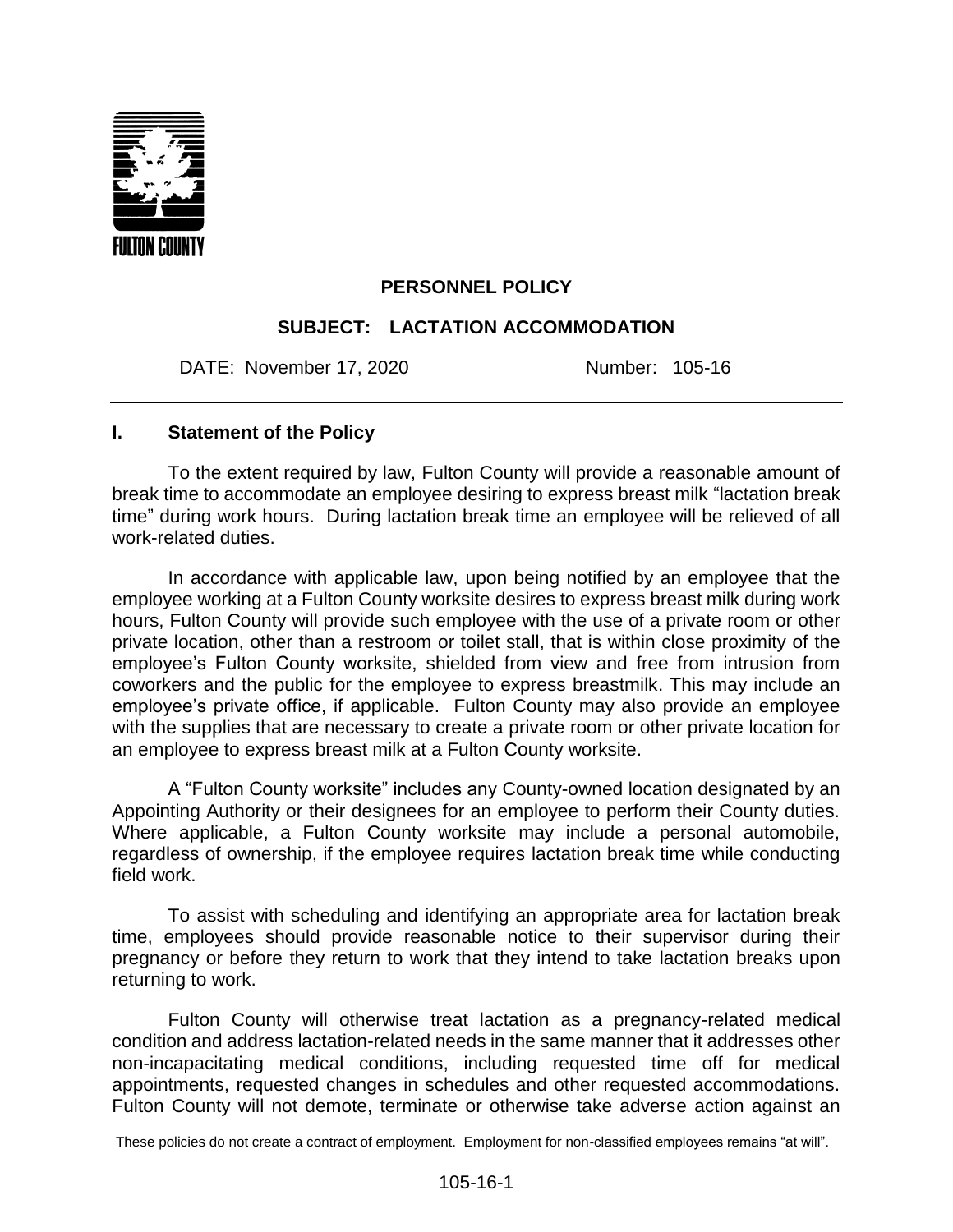employee because an employee requests or makes use of the accommodations and break time described in this policy.

### **II. Establishment and Implementation of Procedure**

The County Manager, in consultation with the Chief Human Resources Officer and the County Attorney, is authorized to establish and modify, as needed, a procedure for implementing this policy.

These policies do not create a contract of employment. Employment for non-classified employees remains "at will".